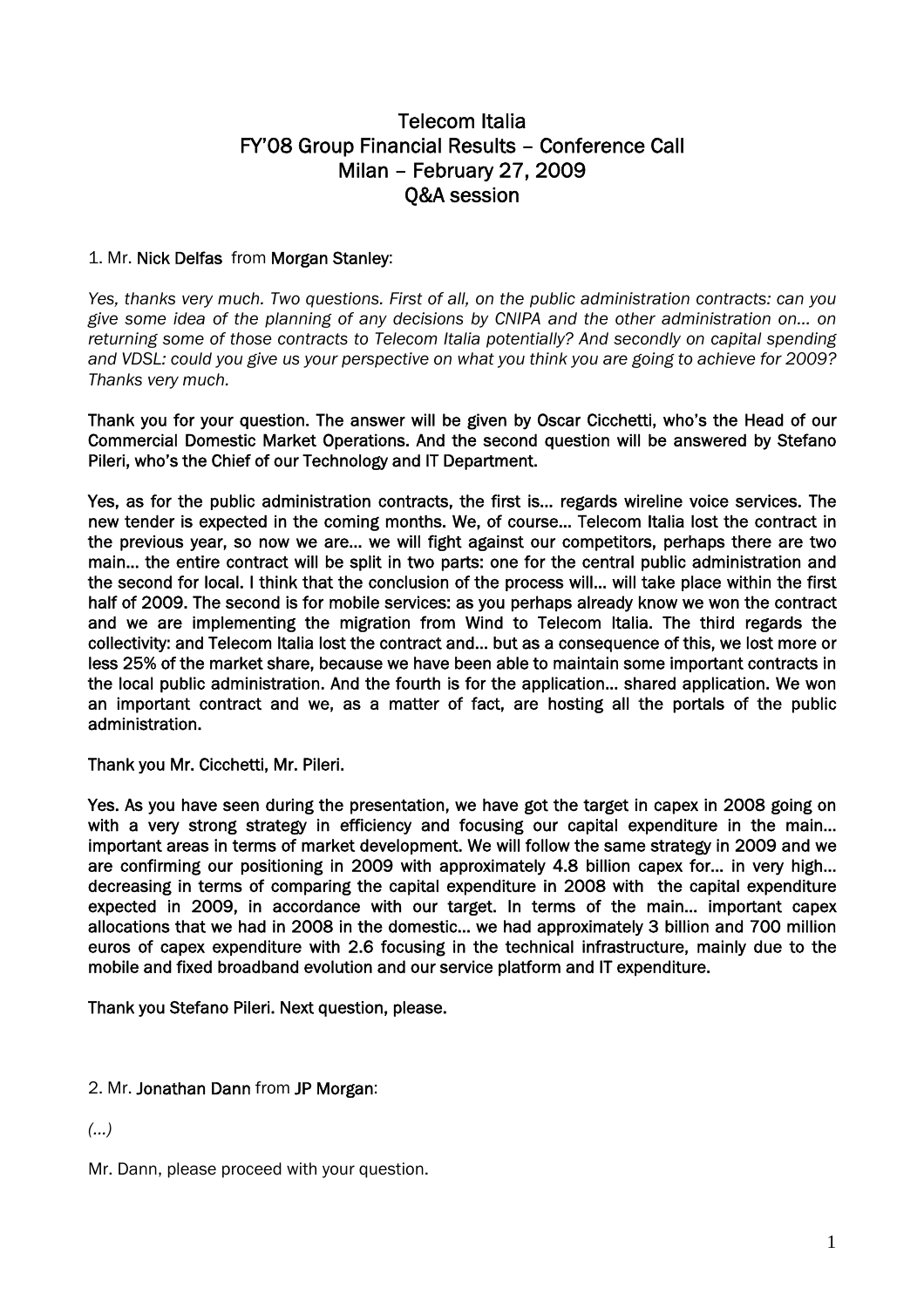*Sorry about that. I'm a telecom analyst with telephone problems. My question is a straightforward one. Can you talk us through on how recurring will… what will happen to working capital during 2009? And secondly, could you just make some comments on mobile trading in the first quarter? So, sort of prices, volume trends… what we can expect. Thank you.* 

# Thank you very much. The first question will be answered by Mr. Patuano. The second question will be answered by Oscar Cicchetti.

Well, the dynamics of the working capital are strongly influenced by the capex and the opex evolution. As you know, any reduction in capex and opex directly affects the working capital… and of course on trade payables. What we expect on trade receivables… so, the effect coming from the reduction in the expenditure in the cash cost program directly affects working capital. Now, what is much more interesting is what's going on with trade receivables, since, you know the effects on the crisis in the (…) of the customers is something we are strictly monitoring. At the end of 2008 really nothing happened; to be honest, we have been positively surprised that the payments were absolutely more than in line with our expectations. The beginning of 2009 is still not critical but we see in some compartments around us that there are… they are showing some effects on the payments. Especially in small-medium enterprises. Let me say that the consumer market is not very much affected but small-medium enterprises can suffer more than families and the consumer market. So, I will expect some… some negative effect on this side and it won't be very surprising.

Thank you Mr. Patuano. Mr. Cicchetti.

For the mobile, first of all let me underline that our repricing maneuver in the second half of 2008 has been successful. As a matter of fact, we increased… we have been able to significantly increase the price per minute, now we close the quarter with 12.7 euro cents per minute; the usage per customer is more or less stable in comparison with the previous quarter but it continues to grow if compared year-on-year. The consequence is that the global volume of traffic is more or less stable; we are losing some traffic volume, but it's… the general trend is stable. And so let's say that the repricing strategy has been successful. At the basis of our repricing strategy, as already mentioned, we also have the objective to regain flexibility in order to restart with selective and creative promotions. Just to remind… to highlight something that Franco Bernabè was talking about, it's the important trend in broadband services. As Mr. Bernabè said, we have been able to enrich our customer base, we have now 2.6 million subs, and this is giving an important contribution to our brand ARPU and the single ARPU of those customers is more than 20 euros per month.

Next question, please.

# 3. Mr. Eric Sinclair from City:

*Thank you. Good afternoon. Two questions for me. One is on domestic margins: correct me if I'm wrong, but the organic margin, which is just around 9% last year,(…) the target is 46% in 2011, and that goes with the cash cost of revenues changed from 71.5 last year down to 67-68 in three years' time. My first question is: would it be enough just to reduce costs to meet that margin target? Or do you believe that, on a structural basis, you'll have to continue raising prices from time to time? Would the cash cost change alone manage that margin target? The second question is a most simple one: I wondered if you're still as comfortable with the disposal target that you gave us in December of 2-3 billion? Thank you.* 

Okay. Thank you for your question. I think that the first question is quite important, because in these uncertain times with the macroeconomic environment which is… which is very complex, I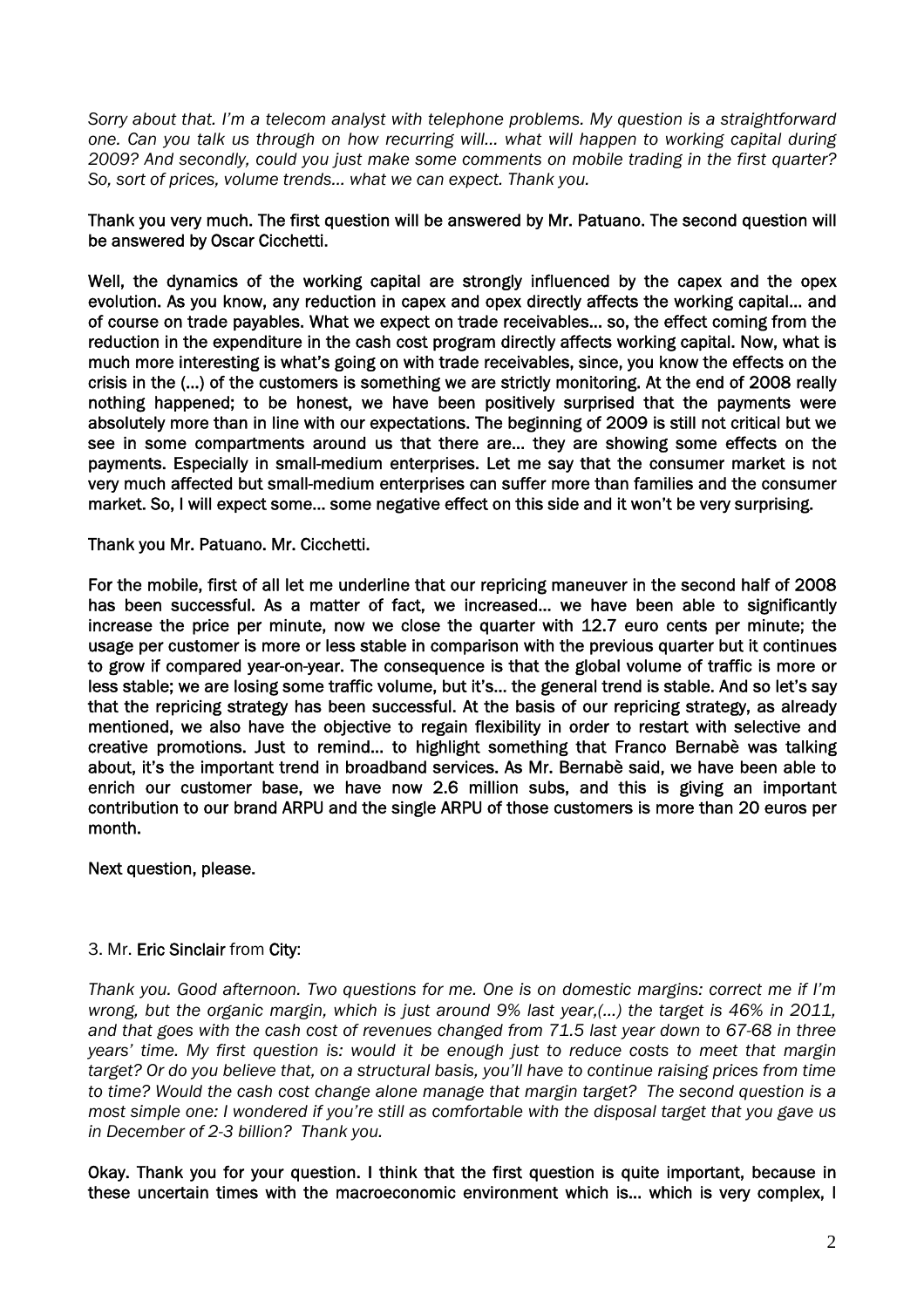really don't want to rely on revenue targets, but I want to rely mostly on cost cutting. And what we have seen is that the cost cutting process that we have been… we have been able to start very successfully has gained momentum during the year and after the agreement with the trade unions on September 18, we were able to go ahead very quickly with the layoff program. As you may remember, many of you had questions on whether that program would have been backloaded or frontloaded and in fact I think that we're quite happy to see… to show you that the program was frontloaded. And this is the reason why we engaged in a second… in a second exercise that is still to be completed in terms of negotiations, but that will, I think, continue along the path that we have established here. So, my main objective is to go on with the rationalization of the cost structure; we will, of course, not only rely on layoffs, because, of course, they are, in the present environment, we think that we need to be very… very… also very careful of the human impact of this. But at the same time there are lots of costs that we can take out, in terms of organization, of structures, of redundant structures; we have dramatically simplified our organization. As a consequence of the reorganization, the consumer… the customer-centric organization that we have implemented last month, we have reduced the management positions by about 33%. This means not only, of course, layoffs, it means less costs, rationalization of real estate, rationalization of all the general and administrative expenditures. So, this is our core focus, and I confirm that the targets that we have set in terms of cash costs over the period are fully confirmed and we are very strongly committed to this. The second question on disposal: I think that what we have… what we are in the process of disposing are very good assets, I think that they create a lot of value for those who will buy them, because they have a strategic fit with a number of our competitors and of our peers in the industry, so I think that we will be able to fetch very decent prices from the sale of these assets. I think that this is mostly… this will be helped… the process will be helped by the opening of the market for corporate bonds; what we have seen in the last 45 days and that we keep seeing is a very healthy market for refinancing, that means that at least for the short term, I mean where we have visibility, there is financing available for those who want to engage in MNA and for the time being we are very confident. And, by the way, as I said in my presentation, we have specifically designed an organization to take care of the divestiture process, in order to… the head of the organization and the entire organization to be fully focused on the targets.

*Thank you very much.* 

Next question, please.

# 4. Mr. James Britton from Nomura :

*Thank you. I have a question on the economic impact you're seeing. Can you just give a bit more detail about the impact you mentioned on content that… which has emerged in the last few months? And also what impact do you expect on ICT spending in 2009? And the second question is just to clarify your expectations for cash tax for 2009? Thank you.* 

Okay. I'll answer the first question, then I'll turn it to Marco Patuano for the cash taxes. On the first question what we're seeing is a decline in the kind of expenditures that are related mostly to, say, downloads, ring tones, and so on and so forth. While we see a very healthy growth in terms of micro-browsing and of navigation, internet navigation, through mobile devices; so that what we have seen, substantially, is that the trend keeps growing, while traditional SMSs are flatting out and declining. But the pickup in data traffic on mobile is quite… I would say we have… we see a dramatically high figure, because year-on-year we have an increase in data traffic on mobile of 2000… 200… more than 200%. So, we keep seeing a healthy traffic in micro-browsing; people are getting used to micro-browsing in a country that has more 3G mobile phones than computers. We see the internet being developed by the usage of new handsets and by the new devices, including netbooks. Now let me turn to Mr. Marco Patuano for the second question.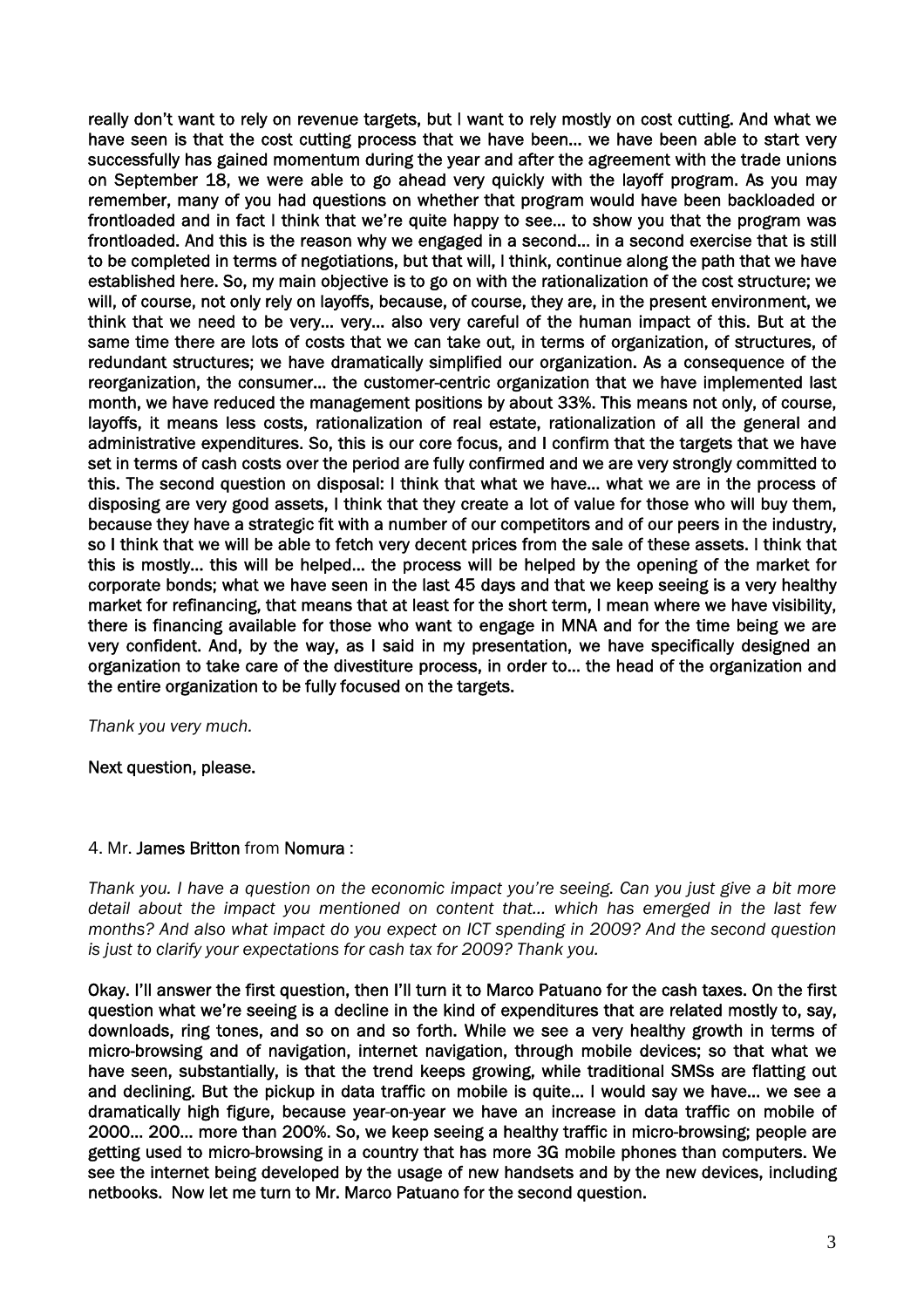Well, as we explained during the conference we had in December, we were expecting for 2009 cash payments something in the region of 2.5 billion euros. Now, this figure has to be revised in something lower, let me say something between… something in the round of 2.3, given the fact that we didn't receive the concession fee for 2000… for 1998, so since we haven't the concession fee in our results, of course we won't pay taxes on this figure; on the other hand, a part of the settlement of the tax litigations we had, or the tax complaint we had with the Tax Bureau in Italy has to be paid in 2009, approximately 100 million euros. So, net on net, it's in the region of 2.3 billion euros, keeping in mind that this year we will pay almost the double of normal… nearly double of the normal amount, in terms of cash.

Thank you Marco Patuano. Next question, please?

#### 5. Mr. Justin Funnel from Credit Suisse:

*Thank you. A couple of questions, if I can please. On slide 6 of Mr. Patuano's slides, there's a very helpful breakdown of savings. The last of the red rows is other… it talks about that decline of 221 million euros and that since redriving what is other than interconnect the biggest single saving in 08. I was just wondering what that has come from. Is that a south help program you've put in to control bad debts or is it just something that's naturally coming through in the business? Secondly, I was just wondering if you could give us a notion of where you are in terms of your discussions with rating agencies? I believe that they will be revealing the right thing after these results. I was just wondering if this is correct and where you stand? Then, finally, judging from the numbers you've given us, it looks like the yields you accepted on the private placements match 7%, should we see that as a sort of yields you have to accept when considering bond issues in the future? Thank you.* 

#### Well… Marco Patuano speaking. I will answer to all your questions.

#### *Thank you.*

First of all, on bad debt reduction. During 2000… at the end of 2007, we posted an amount in our balance sheet in order to clean all the trade receivables in 2008. This year… it was not only intended to clean the position with the consumer… customers, but also some of the problems we had with the alternative operators. So, during 2008, we have made almost all the cleaning up of the credits; we do not see for 2009 the need for another extraordinary action in this sense, and, once again, on the working capital in 2008 we have settled the large majority of the problems we had with other operators, so no major posting on our balance sheet is needed. So, this is the reason why we do not expect other further cleaning in 2009. The second question was… on the rating; the answer is yes, we had some preliminary discussions with the rating agencies, during the next week we will have a second session of discussions with them. The rating agencies are pretty satisfied with our figures, with our policy, with our financial discipline we are not only on track, we are very well… coherent with what we say and what we do and I think that this is really what the counterparties really appreciate in our management. Your third question was on private placement. Let me say that in January we did a private placement of 500 million euros; generally speaking, it's something we do not do … generally we allocate our bonds on the market and… it was in any case important because we have been able to fix a point well below the theoretical curve of the CDS. So, it was very important to show the market that we were able to fund at a lower (…) cost versus the theoretical spread. Now, our major interest is for a market deal and we do expect better conditions versus the ones we have negotiated one and a half months ago.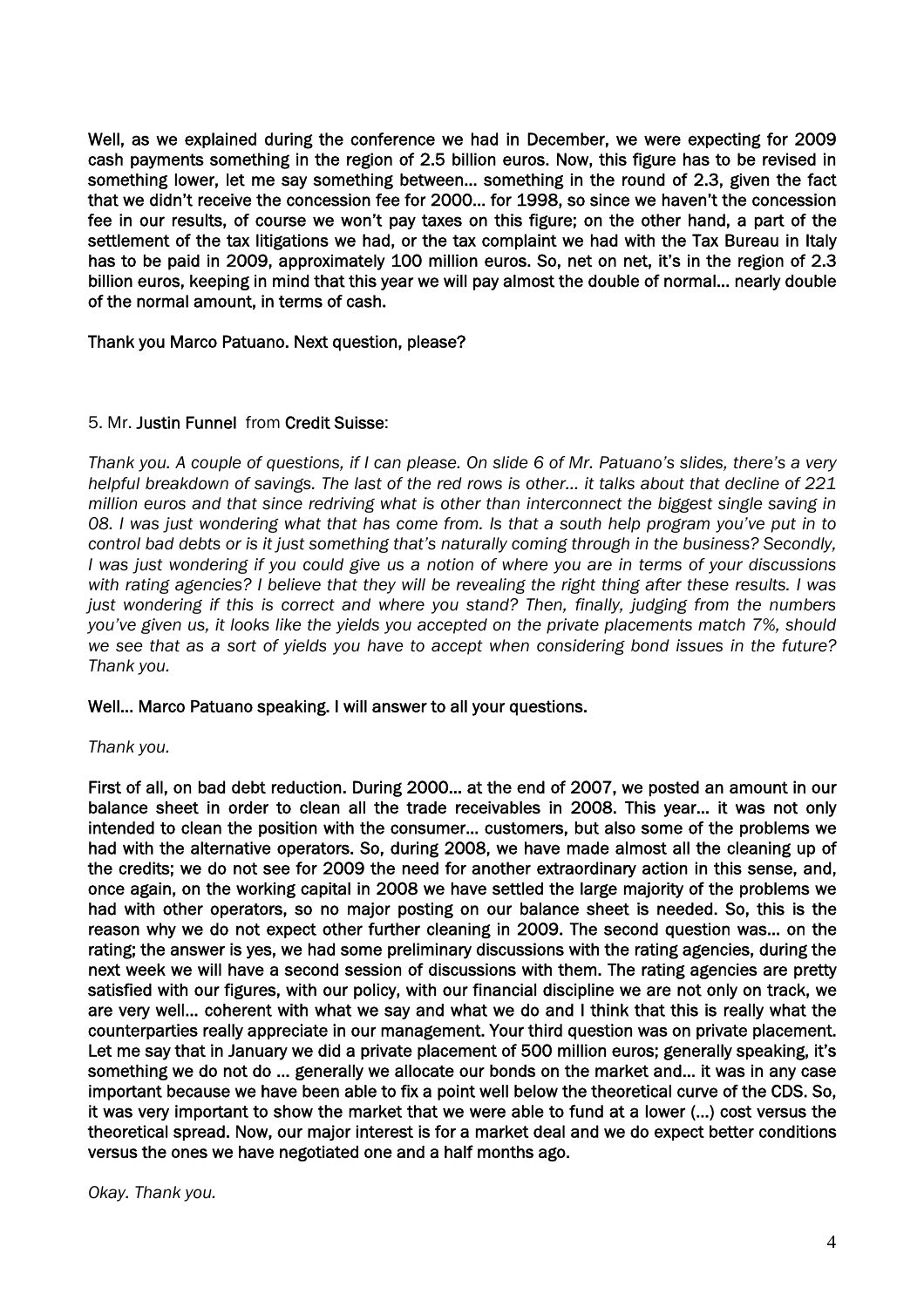Next question, please.

#### 6. Ms. Zangua Doucean from AXA:

*Yes, sorry, my question has been answered already. Thank you very much.* 

#### Thank you very much. Next question, please.

#### 7. Ms. Micaela Ferruta from Intermonte SIM:

*Thank you very much. I have three questions. One regards the negotiation with the unions regarding the further employee cuts you announced in December: you sounded a bit conservative before, when you mentioned further labor cuts, so I'd like to get an update on the issue. The second question regards the concession fee: what is happening there? Will you appeal the decision of the TAR del Lazio and what is the timing we should expect on this issue? And, finally, I don't know if it's possible to get a description of… or breakdown of your costs or cash costs, which is similar to what other competitors do and they distinguish between variables or dependent on traffic or dependent on market versus fixed costs? So, how much is it? Actually… just to give us… or for us… sorry, to get an impression or to be able to appreciate what the lever is, should be, as the economy deteriorates further, for you to accelerate on the cost cutting program, which you said appears to be frontloaded versus backhand loaded? Thanks very much.* 

Well, on the first question… thank you very much for the three questions, first of all. First, on the question on the negotiation with the unions, I want to say very clearly that we want to address the problem of layoffs in a very respectful way of the human problems that are involved, and therefore we will engage with the trade unions and we will negotiate the objectives with the trade unions. As I said before, our approach is not a wholesale approach, our approach is very specifically targeted, we want to cut out costs and curb out costs from our organization, which means not only making it slimmer but also making it more efficient and, therefore, if we can put that good use, people that are redundant in certain areas this will be done. So, the negotiation will take whatever time will be needed, but we are very confident that, given the fact that we approached the question very seriously and very respectfully for everybody who's involved, we will make good progress. On the concession fee we have already… we will repeal in a very short time and given the fact that the Court of Justice has already declared that… our right for the concession fee, I think that the appeal to the… to the final stage of the administrative justice, the Council of State, will be successful, but I think we will see the decision at the end of the year. And in terms of breakdown of costs, as you have noted, we have done a very careful representation of the areas where we want to cut costs. We have defined seven projects and these are structural cuts in costs that are being pursued very aggressively. By the way, just to give you an indication, we have done a success… after the presentation of our plan, we have done a… because it took a much longer period of time, we have done a very detailed benchmarking of our costs compared to our peers. And what comes out from that benchmarking is that the targets that we have given ourselves mean that we will become one of the most efficient operators among our peers. So, it's a very challenging target, we are very proud that the objectives… we have given ourselves are very… are very important, and the entire structure is committed to this. But I'd like Marco Patuano to add a few figures in order to clarify your question a little bit better.

Yes. I'll focus on the domestic market, because I think that the bulk of your question is on the domestic market. So, if we assume a total opex of around 13 billion, we can say that more or less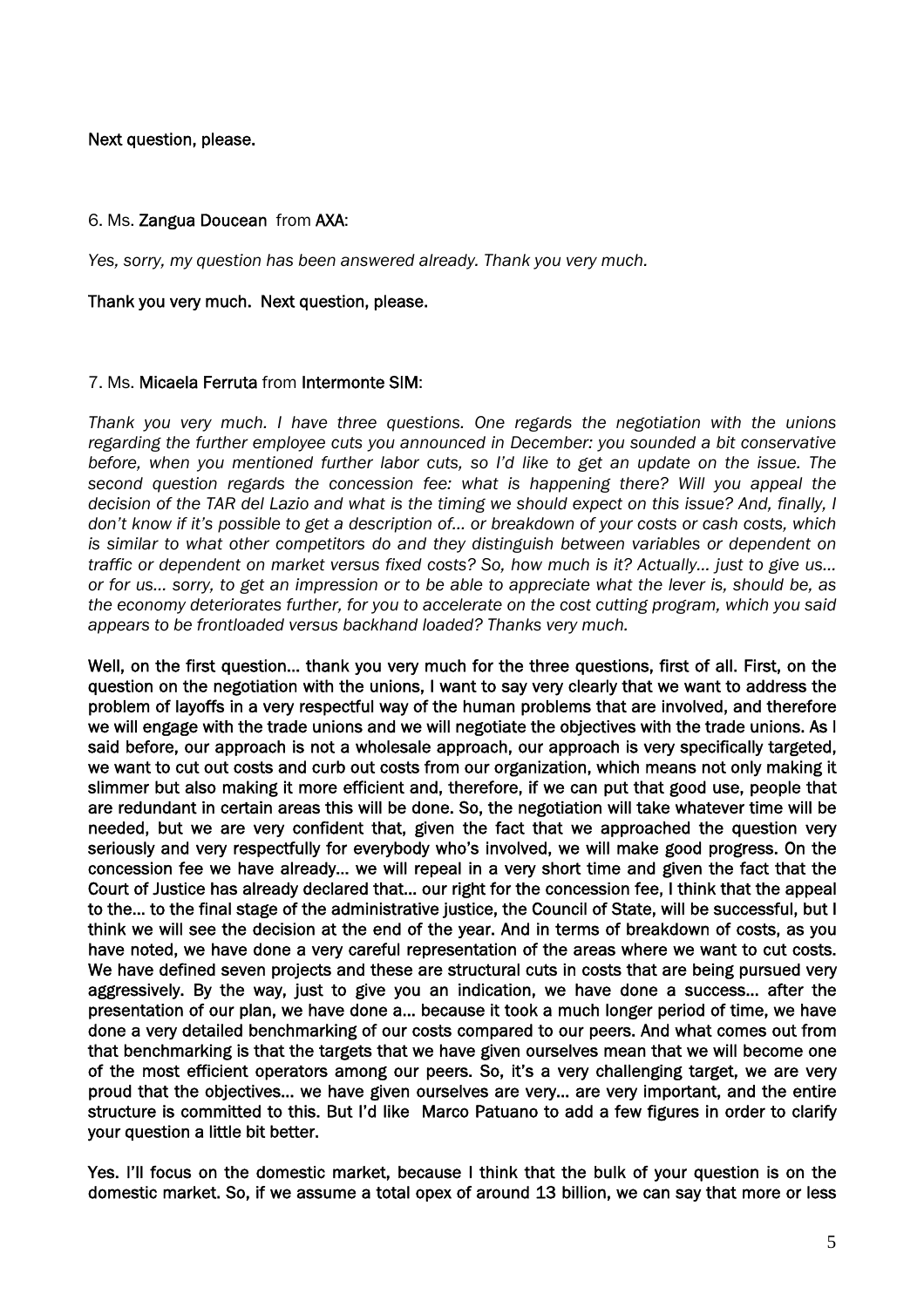50% is variable costs, which does not mean that you cannot also compress the variable costs, and another 50% is fixed costs. Of course, the level of… the level of intervention is totally different. On the capex side, I'll give you a different split. So, we can say that almost 3 billion is technical capex and almost 700 million is commercial-related capex. So, the way we can squeeze down capex on the technical side and on the commercial side is, of course, different, but I think that you were interested in a rough representation and this is a good one.

Thank you very much. Next question, please.

#### 8. Mr. Ottavio Adorisio from Société Générale:

*Hi. Good afternoon, gentlemen. A couple of questions, if I may, all regarding your debt. The first one is on the estimate for the currency and dividend guidance. If I'm not wrong, you used 2.56 and currently the Brazilian reais trades around 3 to the euro. If I understand well, most of your debt, if not all your debt is in that currency. Could you just give a sort of sensitivity analysis of how you're giving … would move if you would use 3 to the euro for the Brazilian reais. And if this also… entering your negotiations you discussed with the agencies. The second one is on the credit facilities: could you just tell us what is the cost you would have to access these credit facilities and how this cost compared with the service to put the cost of the service at (…)? Thanks.* 

#### Thank you very much. I'll ask Mr. Patuano to answer.

First of all, our hedging policy is to have the financing line hedged with the currency of the cash flows coming from the operations. So, we have all the financing in euros for the TI group that are hedged with the euro; by the way we can say that two thirds are euro, one third is currencies different from euros, mainly US dollar, which is two thirds of the FX part and the sterling, which is almost the other third. We have some yen, but really very few. For the funding we have in Brazil, the hedging is in Brazilian reais; so, we hedge the financing we get in currencies different from the Brazilian reais in Brazilian reais, so that at the end we have fully hedged also this exchange rate. So, today we have 1.6 billion which is in reais, reais-denominated, and we have approximately 500 million which is euro-denominated and which has been hedged in Brazilian reais. Of course, you know that the hedging market in Brazil is shorter term than in Europe, so we have a fair value hedging. The average cost of our facility is EURIBOR +30 basis points, three-zero, which is extraordinarily good; and the cost today for accessing to the bond market in euro terms we assume… around 500 basis points over the curve, depending on the time… we are assuming seven years. Of course, for a shorter period we assume a lower spread. The curve of… we are looking at the curve… the shorter part of the curve in euro and, let me say ten years for the dollar.

Thank you very much. Next question, please.

# 9. Mr. Stanley Martinez from Legal General:

*(…)* 

Mr. Martinez is not available at the moment. The next question comes from: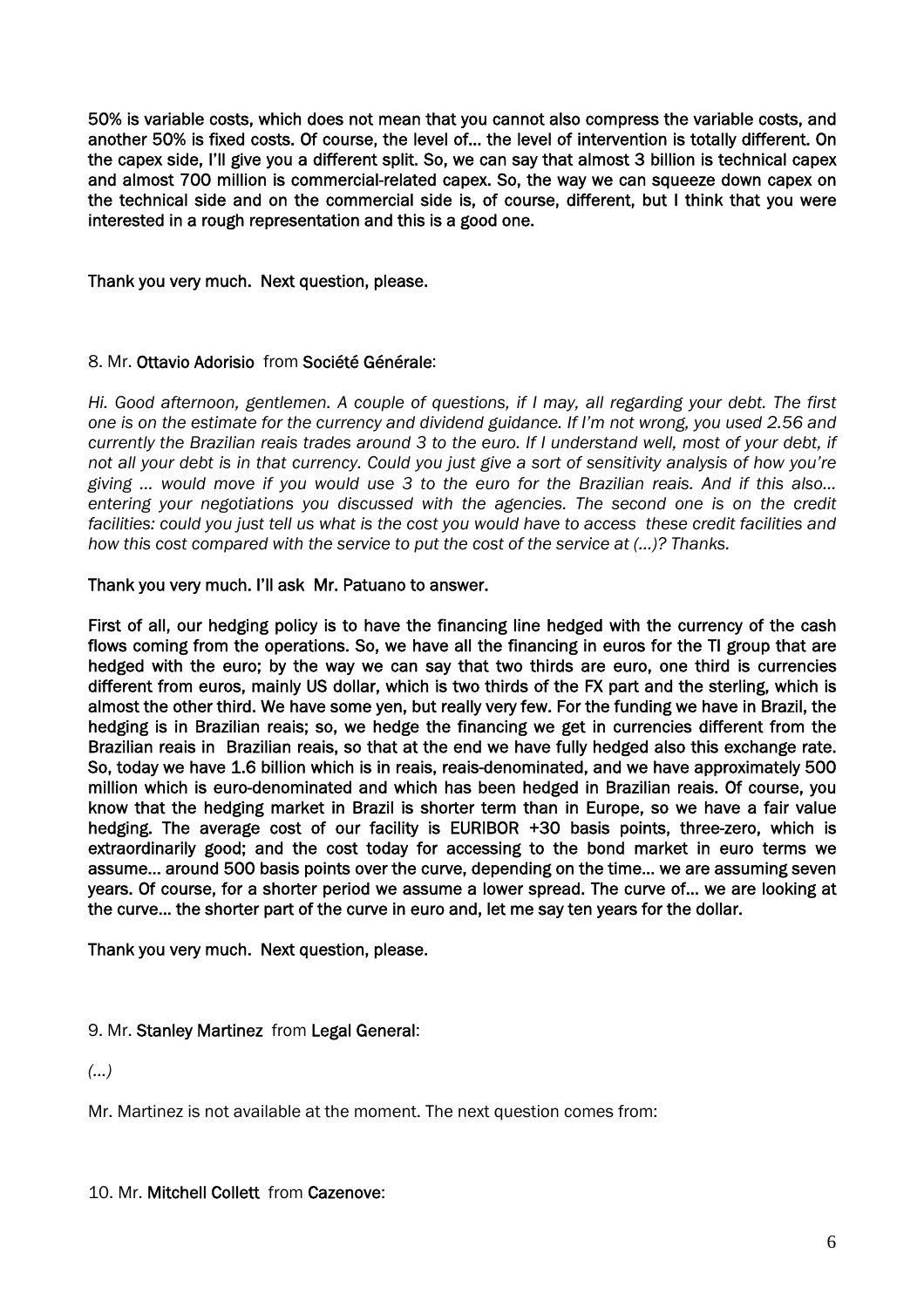*Hi. So, Mitch Collett from Cazenove. Two questions, if I may. Firstly, I wondered what the process was that was set in the guidance for 2008 for Brazil and, looking at what we said in December, it didn't appear particularly achievable and I guess, given what they reported today, it now looks as though you need 10% revenue growth in 2009 to get your targets, which doesn't feel (…) targets, particularly given that they're going to go through such a basic cleanup in the first half of the year. And then, secondly, I wondered if you could talk us through where we're seeing the 1.3 billion of synergies, as Telephonica said that they're getting with you, of which, obviously this 55% is supposed to come through TI. So, I guess the progress on that one and also the curbing. Please. Thanks.* 

On the first I'll ask Marco Patuano to answer and the second I will answer.

Yes. We are aware that in terms of revenues the target for Brazil is tough. We do expect the year 2009 in Brazil to be made in a very different… with very different… two parts: the first part will be influenced by the relatively weak fourth quarter we had, so it will be necessary to prepare the rampup in the second part. We are aware that the plan is not easy on the revenue side. Let me say that if we look at the plan for 2009, it's much tougher on the revenue side than on the free cash-flow side. So, free cash-flow we expect can suffer less than revenues, even if we think that in order to have a better picture of Brazil we need to wait at least one quarter and to have a better figure. In terms of free cash-flow generated from Brazil, our business plan, our group business plan was expecting 200 million euros from Brazil in 2009. So, as I told you before, it's reasonable to think that on the free cash-flow side any impact can be not dramatically affecting the group synergies.

On the synergies with Telephonica, I can confirm that the program of 1 billion 300 million synergies over the period 2008-2010 is confirmed. We have achieved 200 million synergies that we declared for 2008 and 55% of these synergies belong to Telecom Italia group.

Thank you. Next question, please.

*Thanks.* 

# 11. Mr. James Ratzer from New Street Research:

*Yes. Thank you. I also have two questions, please. The first one's regarding the dividend you've set. I was wondering if you could talk a little bit about the decision-making process behind the 5 cent choice of dividend and to what extent… particularly interested… were your controlling shareholders Telco involved in this decision? It strikes me that at that kind of level it might struggle to service their interest payments at the Telco group. I mean, with that in mind, do you expect any change in the shareholding structure at Telco over the next twelve months? And the second question I had was just regarding your wireline broadband growth: it seems to have slowed quite sharply in the last fourth quarter. It looks like growth has currently been running around a 2.5%; is this a new run rate? And how do you see the retail broadband business developing? Thank you.*

Thank you very much for your questions. As we have said, we have chosen and proposed a conservative payout for this year to allow us to progress in our deleveraging effort, and, considering what we have already declared during the Roadshow and during the presentation of the business plan back in December, that this year we have an exceptional tax payment and, of course, an unprecedented challenging economic backdrop in 2009. So, the only… the only considerations that the Board has used for making the decision on the level of the dividend were… was, how can I say, the well-being of the company, the deleveraging process that we have declared, the sustainability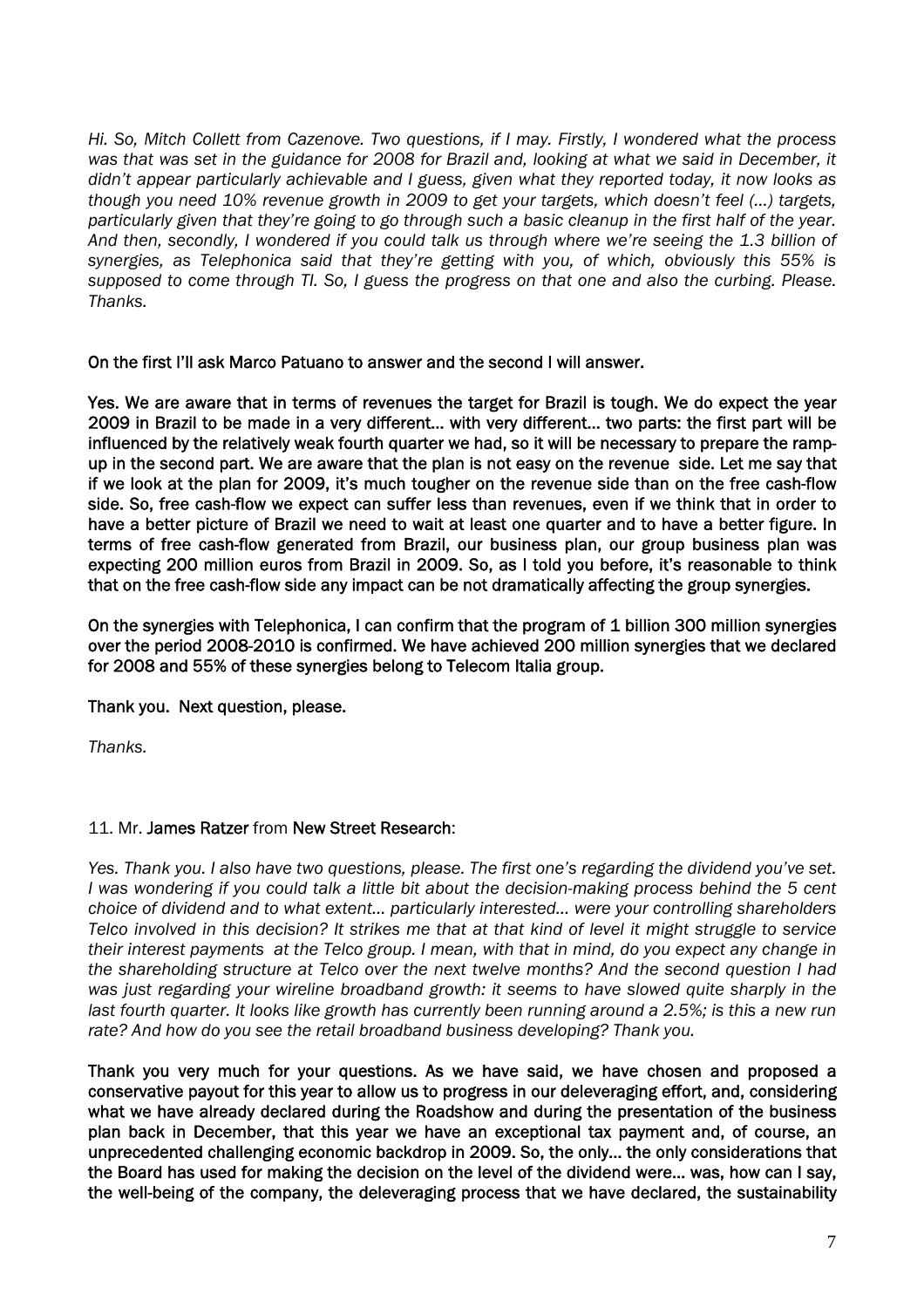of the dividend and, of course, it was reinforced by the positive trend in the results during the year. Our firm commitment is to offer a competitive and growing remuneration to our shareholders, focusing on profitability and deleveraging with the objective to be consistent with the main peers in the telecommunications industry. So, I think that it was a set of… of very specific reasons that were specific to Telecom Italia and, considering the environment, of course Telco's financial structure is something that is the responsibility of Telco. It's not the responsibility, of course, of Telecom Italia.

### *Thank you.*

And now on the broadband… on the domestic broadband I'll ask Oscar Cicchetti to answer.

Yes. The growth slowdown in the fourth quarter in the broadband revenues is mainly due to two things: the first is that in the two previous quarters we had a growth that was really lower than the year average, and so this had a consequence on the revenue on the fourth quarter. And the second is that we sold less products; and this is part of our strategy to change the mix of revenues. But, on the other hand, we have two good news for the broadband trend, because the market totaled something more than 300,000; we have been able, in the fourth quarter, to have 40… around 42% of the market share. Of the net additional market share.

Thank you very much. Next question, please.

# 12. Mr. Nick Lyall from UBS:

*Hi there, it's Nick Lyall from UBS. On the broadband point, on the extra market share of ads in the quarter, could you just explain… particularly on bundle operators? Do you think they're reaching saturation point? On unbundling, or is there… maybe their balance sheets are stopping them from reacting aggressively or is it just the launch of your naked ADSL you think that's fallen back in the quarter? Could you describe what's happening in the broadband market? And secondly, your total*  restructural separation of the start that the new story seemed to run a little on restructural *separation; are you happy of this? And after finishing it would you go out and do it? Could you just confirm that, please? Thank you.*

On… let me first answer on the structural separation, which I think is not an issue any longer, it's been completely… the whole discussion on transparency and equality of treatment has been completely taken care of through the process that we have engaged with… with the regulator and that has led us to the commitments we have signed with the regulator at the beginning of December and therefore I can clearly rule out any further discussion on network separation. On broadband, I'll ask Oscar Cicchetti again to elaborate on it.

Yes. The market share that we achieved in the fourth quarter is mainly due to our offer that Franco Bernabé already mentioned in his speech, which is Alice Casa, the no monthly fee offer that has been really successful for the new acquisition of further wingback. With regard to your question about the behavior of our competitors, they continue to focus, of course, and to be very aggressive on the market, mainly through promotion than through price decreases. You are right, they are getting less unbundling and more wholesale and rental and (…) for the simple reason that this is easier from a competitive… from a competitive point of view, because they can capitalize on their existing customer base on carrier preselection.

Thank you very much. We are taking the last question now.